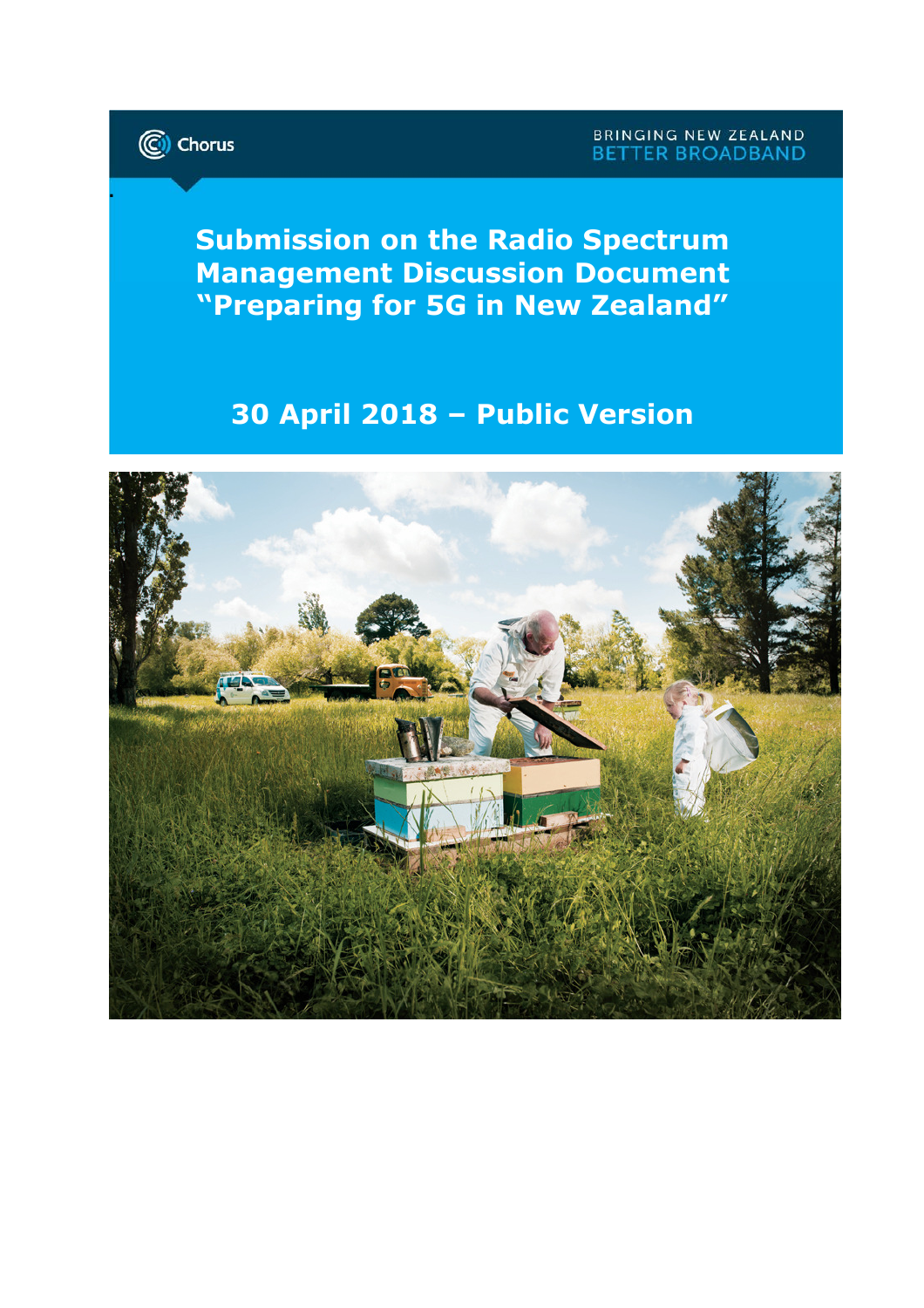

## **INTRODUCTION**

- 1 Thank you for the opportunity to comment on the Radio Spectrum Management (RSM) discussion document "Preparing for 5G in New Zealand", released on 18 March 2018 (discussion document).
- 2 The Government has a bold and aspirational digital transformation policy. Key planks of that policy are to reduce the digital divide and to increase productivity and the economic benefits of the internet. The Government recognises that its digital objectives require it to be future-focused, modern and innovative. This may mean taking some risks, including moving away from old ways of doing things that are no longer effective.<sup>1</sup>
- 3 High speed connectivity is driving digital transformation. We know that 5G networks will play a role in this transformation although, given its early development, there is uncertainty on both use cases and business cases.
- 4 It makes sense that RSM's approach to spectrum allocation for 5G services supports the Government's digital transformation objectives. With the right policy and regulatory settings, all of New Zealand can benefit from any new services that 5G may bring.
- 5 The discussion document focuses on two scenarios for the deployment of 5G in New Zealand – deployment by the three existing mobile network operators ( $MNOs$ ) or a single national provider. We encourage RSM to think about whether there are other ways to approach 5G deployment to ensure better and more efficient utilisation of resources and capital, stimulation of competition and promotion of positive outcomes for consumers. We think it's worth exploring the concept of shared open access infrastructure and coverage obligations further – both of these have been used with great success in the fixed-line market, where a great number of retail service providers are able to compete on a level playing field.
- 6 The chosen approach to spectrum allocation can reinforce existing competitive dynamics or seek to encourage different dynamics. We therefore encourage RSM to wait until the Commerce Commission has completed its mobile market study before it makes any final policy recommendations. The mobile sector has had little attention for many years and the Commission's study is a good opportunity to consider whether mobile markets are delivering for consumers. We expect the Commission's findings will offer a useful baseline of facts and state of the market analysis for RSM's policy

E

<sup>&</sup>lt;sup>1</sup> For example see the Minister's keynote address to the Digital Nations 2030 conference outlining this approach and priorities: https://www.beehive.govt.nz/speech/keynote-address-digital-nations-2030-conference.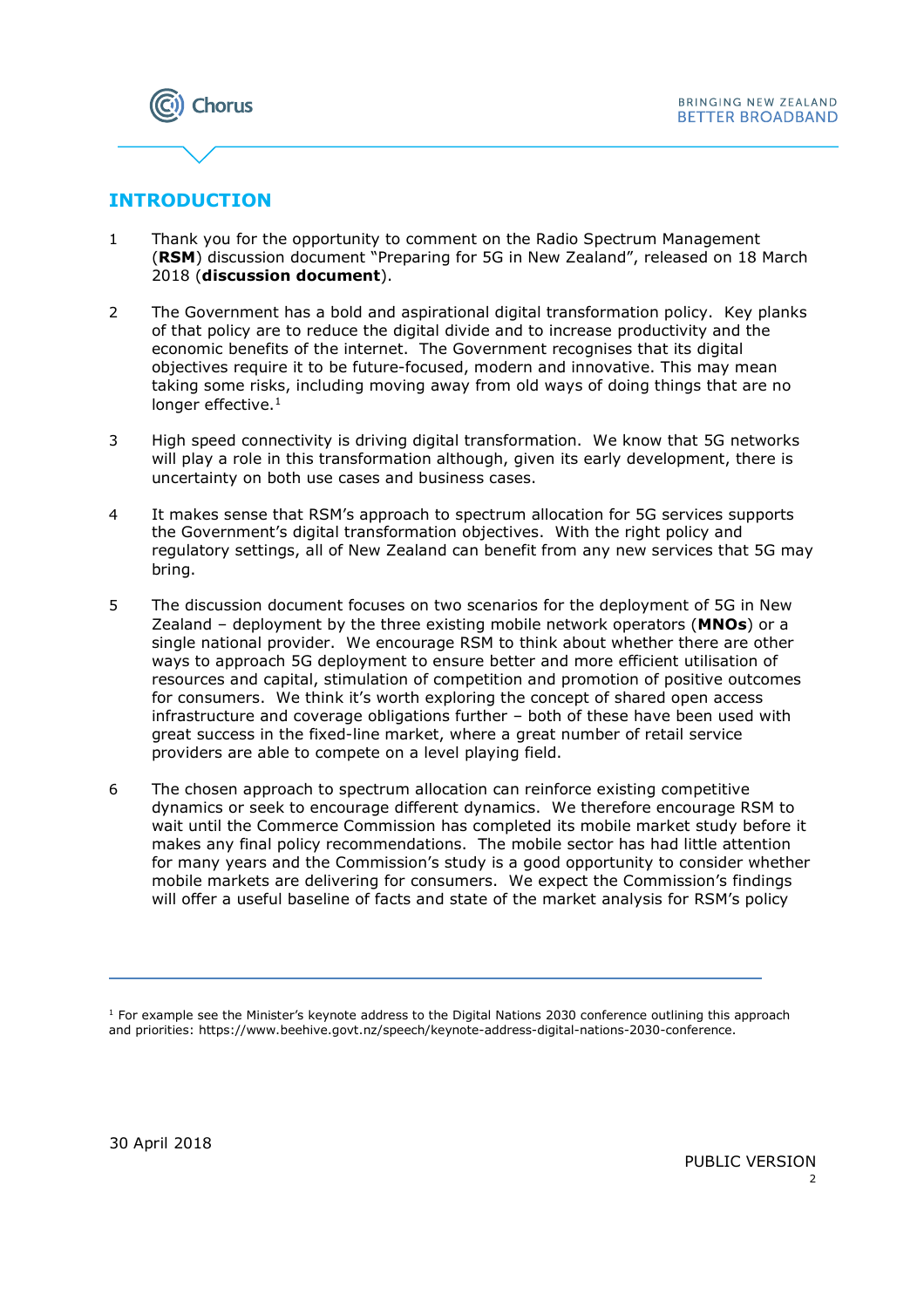

thinking and spectrum allocation plans. This would align with the Minister's thinking on a joined-up approach to achieve the Government's digital inclusiveness goals. $2$ 

### THE 5G DEPLOYMENT CHALLENGE

- 7 The network economics for a 5G roll-out are challenging. It's estimated that delivering the promised performance improvements of 5G will require network performance to increase 10-fold over current levels across all network parameters, as measured by latency, throughput, reliability, and scale. To get there, the three existing MNOs will need to make significant investments in all layers of telecommunications infrastructure, including spectrum, radio access network infrastructure, transmission, and core networks. $3$  This is not a simple mobile technology upgrade.
- 8 As RSM points out, the existing MNOs are likely to take an evolutionary approach to infrastructure investment and upgrade the capacity of their existing 4G networks, focusing on 5G deployment in urban areas initially. When network upgrades are no longer sufficient to meet increasing data demand, the MNOs will need to move to building 5G small cells. Small cells will be required to utilise the large amounts of spectrum available at mmWave, which is needed to deliver many of the "fibre-like" 5G use cases. That point in time will vary by location, but simulations show most operators will need to embark on significant new build-out.<sup>4</sup>
- 9 Given these economics, there is likely to be limited deployment of the full range of 5G capabilities outside of major urban areas by the MNOs. This will increase the digital divide further. This could be further exacerbated as 5G deployment in dense urban areas reduces capital available for improving non-urban networks.
- 10 The discussion document does not meaningfully address the rural/urban digital divide. It notes that through average pricing rural consumers can benefit from competition in urban areas but it is unclear how they can benefit if there is no coverage or capacity to provide data services.
- 11 In addition it establishes an argument between either three MNOs or one nation-wide network but does not explore whether there are alternative ways of sharing active or passive infrastructure to derive the best benefit for consumers.

<sup>2</sup> Ibid.

E

4 Ibid, n3.

30 April 2018

<sup>&</sup>lt;sup>3</sup> McKinsey & Company, The road to 5G: the inevitable growth of infrastructure cost, February 2018.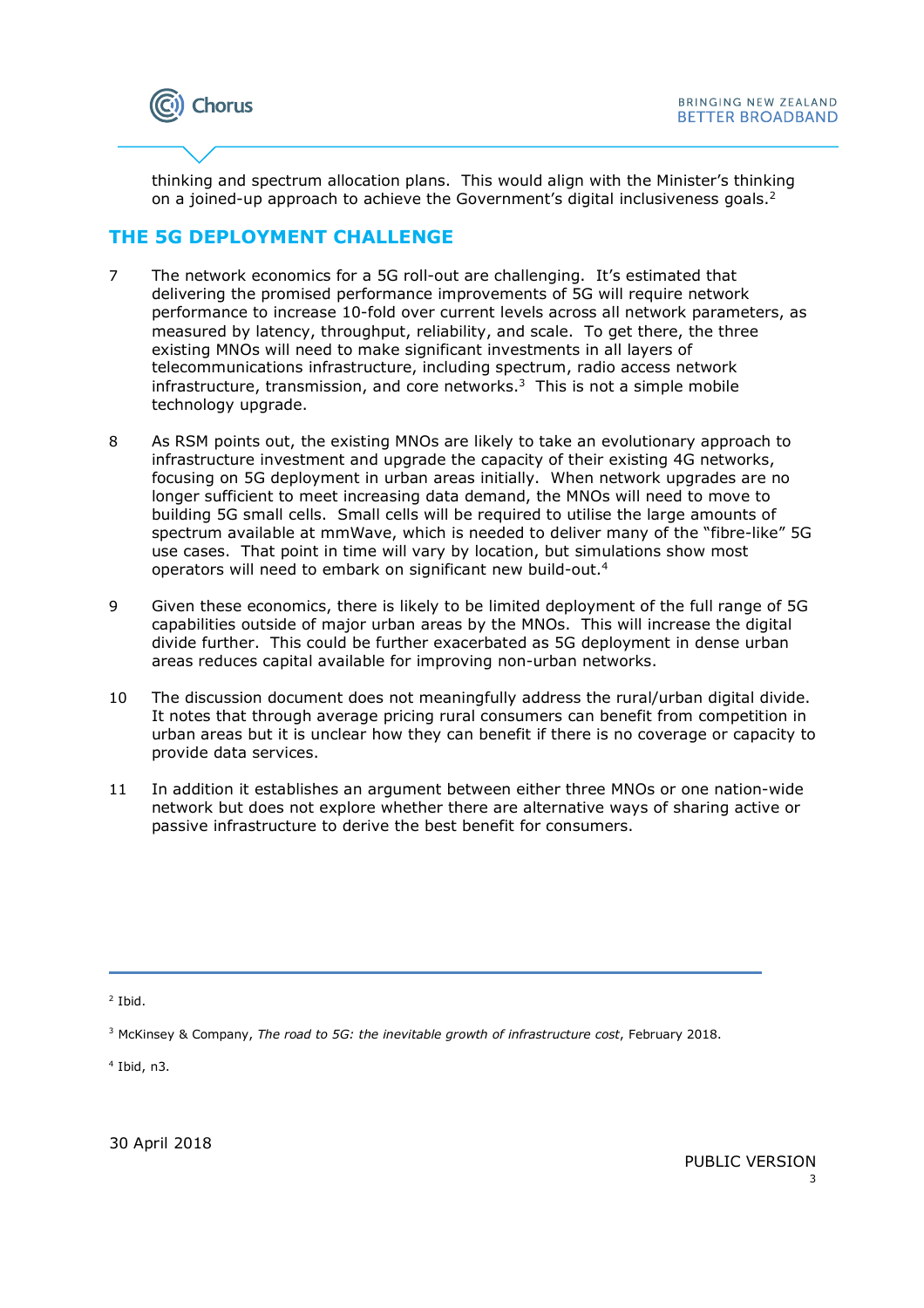

# POLICY APPROACHES

12 As RSM points out, 5G is the next generation of the global broadband multimedia international mobile telecommunication (IMT) systems. We note that under the current spectrum allocation regime, the majority of spectrum used for IMT systems is concentrated in the hands of the three existing MNOs. We encourage RSM to think about whether there are other ways to approach 5G spectrum allocation, to ensure better and more efficient utilisation, stimulation of competition and promotion of positive outcomes for consumers.

#### Open access infrastructure

- 13 We think it's worth looking at the lessons from the UFB project, which has delivered great results for New Zealanders. An open access approach with upfront certainty on products, pricing and coverage has avoided wasteful duplication, supported innovative wholesale offerings and allowed retail competition to flourish:
	- 13.1 By 2022 we will have fibre to 87 percent we expect this to put us in the top 5 OECD countries for fibre availability.
	- 13.2 In contrast, in 2017 the EU had 14 percent fibre to the home penetration; the US and Canada had 15 percent while we had 38 percent.
	- 13.3 At the same time consumers are paying 50 percent less for their broadband services than 10 years ago.
	- 13.4 Data consumption is growing by 50 percent year on year.
	- 13.5 The price of a 100 Mbps connection is 5 percent lower than the OECD average and 24 percent lower than Australia.
	- 13.6 Our network is allowing competition to flourish with over 90 retailers and is supporting all three mobile networks with high speed connectivity to mobile sites.
- 14 RSM could also consider applying an open access model to improve efficiency, in particular where 5G spectrum is controlled by a limited number of national providers (whether that is a single national provider or three MNOs).
- 15 There are a number of options RSM could consider. These go beyond the binary policy options identified in the discussion document. We mention some of these below as options to consider, not as endorsement of any particular approach. For example:
	- 15.1 Encouraging sharing active network elements through roaming. This can allow efficient use of network capital and capacity as MNOs use each other's networks in certain areas and mobile virtual network operators (MVNOs) also access capacity;
	- 15.2 Sharing of radio networks between MNOs, however such an approach raises competition concerns; and
	- 15.3 Passive sharing of physical infrastructure.

30 April 2018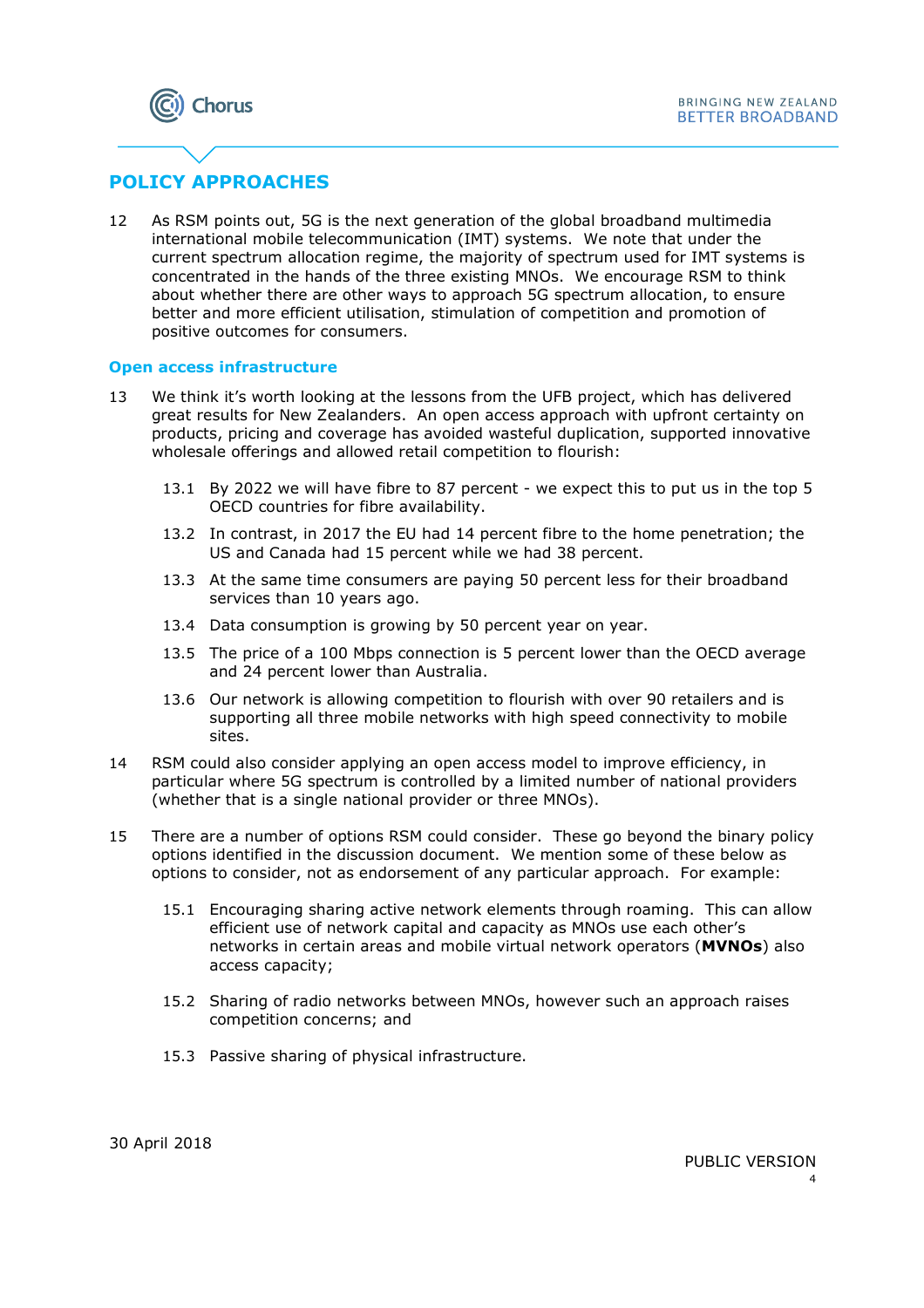

- 16 There are numerous combinations of these approaches in other markets. Many of these are driven by the commercial pressures to reduce capital expenditure and improve profitability.
- 17 Given that 5G deployment will require a step-change in capital expenditure and that a BAU approach to allocation is unlikely to address the Government's stated objectives we ask that RSM consider the role of infrastructure sharing as part of preparing for 5G spectrum allocation.

#### Flexible spectrum

- 18 There is a good case to explore setting aside some 5G spectrum for flexible access this could be reserving some 5G spectrum for future use or a particular type of use or use in a specific location. Future 5G use cases are still developing and the challenge for RSM is to balance the desire to do 5G quickly with ensuring it does not lock out future innovation by new players.
- 19 Flexible spectrum, and its ability to enable future innovation, is being thought about internationally. In its report for the UK National Infrastructure Commission, Frontier Economics notes:<sup>5</sup>

…Ofcom might also consider whether some spectrum should be explicitly reserved for alternative (non-MNO) users. It is broadly accepted that without special protective measures (e.g. spectrum reservation), new entrants are typically outbid by the incumbents. While the UK mobile market is unlikely to see another 'traditional' new entrant which would roll out a national mobile network, alternative providers might want to acquire spectrum to test alternative business models and compete with the established MNOs. In order for these alternative providers to succeed, Ofcom might need to introduce special measures to enable their entry, including some post – entry remedies.

Overall, Ofcom should aim to make more spectrum available for future mobile uses (licenced, unlicensed and shared spectrum) – comparable with the amount of spectrum made available by other leading nations. When allocating spectrum, Ofcom should consider reserving some spectrum for non-MNOs to allow new innovative models to emerge.

A flexible spectrum policy is likely to enable innovation, reduce costs and address the sector's capacity needs.

20 We also note that the MNOs currently have underutilised spectrum and the technology that could be used to support their existing 5G use cases. Allocating all or most of

L

<sup>5</sup>https://assets.publishing.service.gov.uk/government/uploads/system/uploads/attachment\_data/file/577941/Incen tives to invest in 5G - Frontier Report for the NIC.pdf.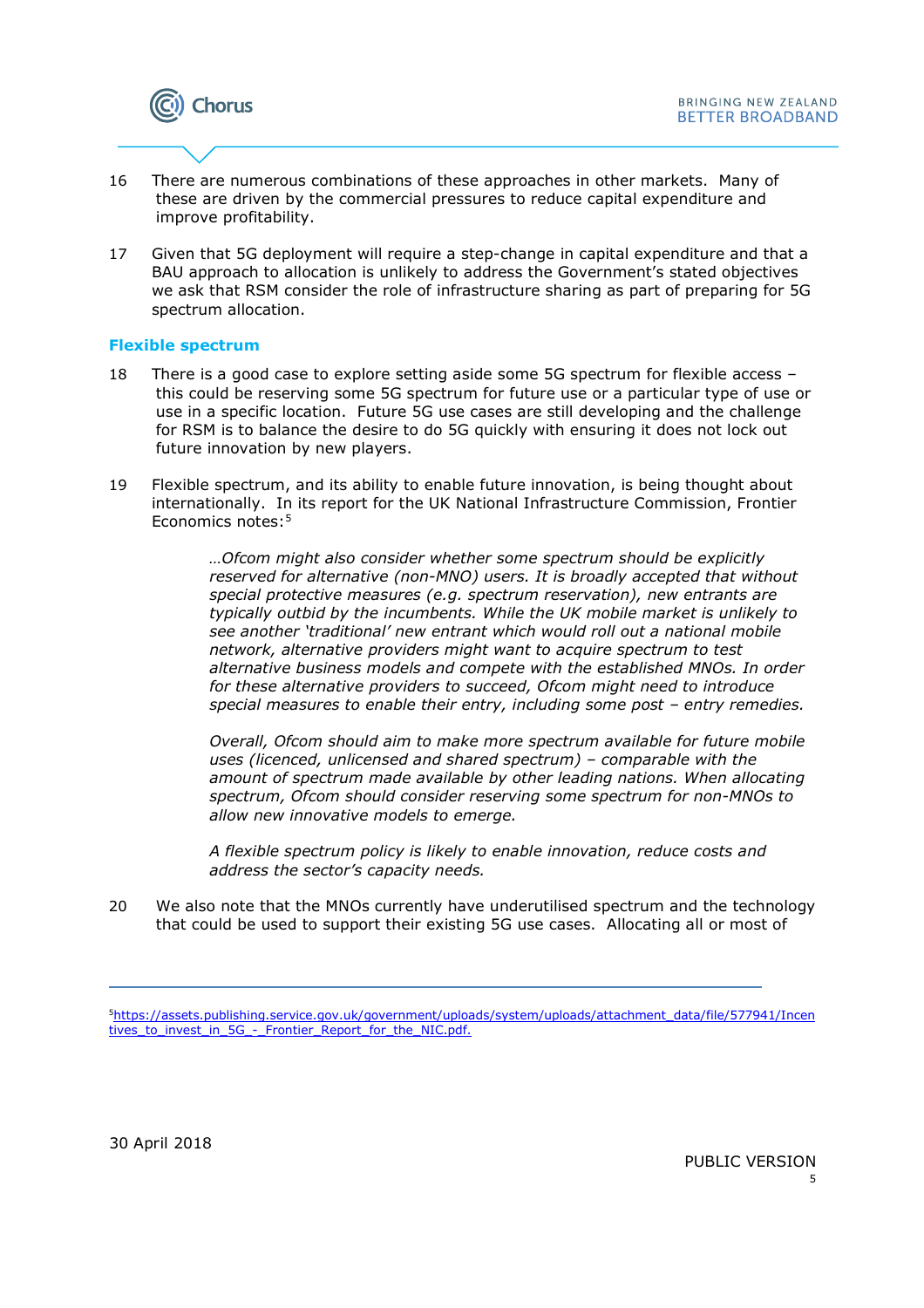

the new 5G spectrum to the MNOs will simply allow them to 'bank' the spectrum for their own future use.

- 21 In the past twenty years New Zealand has seen multiple wireless internet service providers (WISPs) established across the country providing over 40,000 regional, rural and remote areas of New Zealand with broadband through innovative solutions.<sup>6</sup> We consider that spectrum should continue to be opened up for use by small operators such as WISPs and to enable continued supply of innovative solutions to rural and regional areas in particular. Reserving spectrum for small operators such as WISPs can go a long way in resolving digital divide issues in cost effective and pragmatic ways.
- 22 Some of the potential ways in which spectrum can be reserved include:
	- 22.1 Setting aside regional spectrum blocks;
	- 22.2 "Use it or lose it" provisions on underutilised nationally held spectrum (as discussed in coverage obligations below);
	- 22.3 Developing a "public park" approach to spectrum; and
	- 22.4 Factoring in rural and regional impacts in spectrum allocation policy and developing alternative payment models on reserved spectrum that factor in cost-effective use.

#### Coverage obligations

- 23 Coverage obligations are used in numerous jurisdictions as a way of ensuring that the operators granted use of this limited resource do so in a way that benefits everyone, rather than cherry picking profitable areas. Limited coverage obligations were implemented as part of the allocation process for 700 MHz spectrum in New Zealand.<sup>7</sup>
- 24 Coverage obligations are generally expressed as service availability to a percentage of the population. Coverage obligations are a useful way of addressing underutilisation of spectrum in non-profitable areas. For instance, they could be formulated in the following way:
	- 24.1 As both a national and regional coverage obligation, with the regional obligation requiring coverage obligations in a percentage of population per specific region, in order to ensure a fair spread of availability;

L

<sup>6</sup> For example see the submission from WISPA NZ to RSM on 1 March 2017: https://www.rsm.govt.nz/projectsauctions/completed/draft-outlook-2017-2021/folder-submissionsreceived/WISPA%20Spectrum%20Outlook%20Submission.

<sup>7</sup> https://www.rsm.govt.nz/projects-auctions/pdf-and-documents-library/recently-completed-projects/digitalswitchover-and-the-digital-dividend/700-mhz-auction/700-mhz-implementation-and-coverage-requirementssummary-139-kb-pdf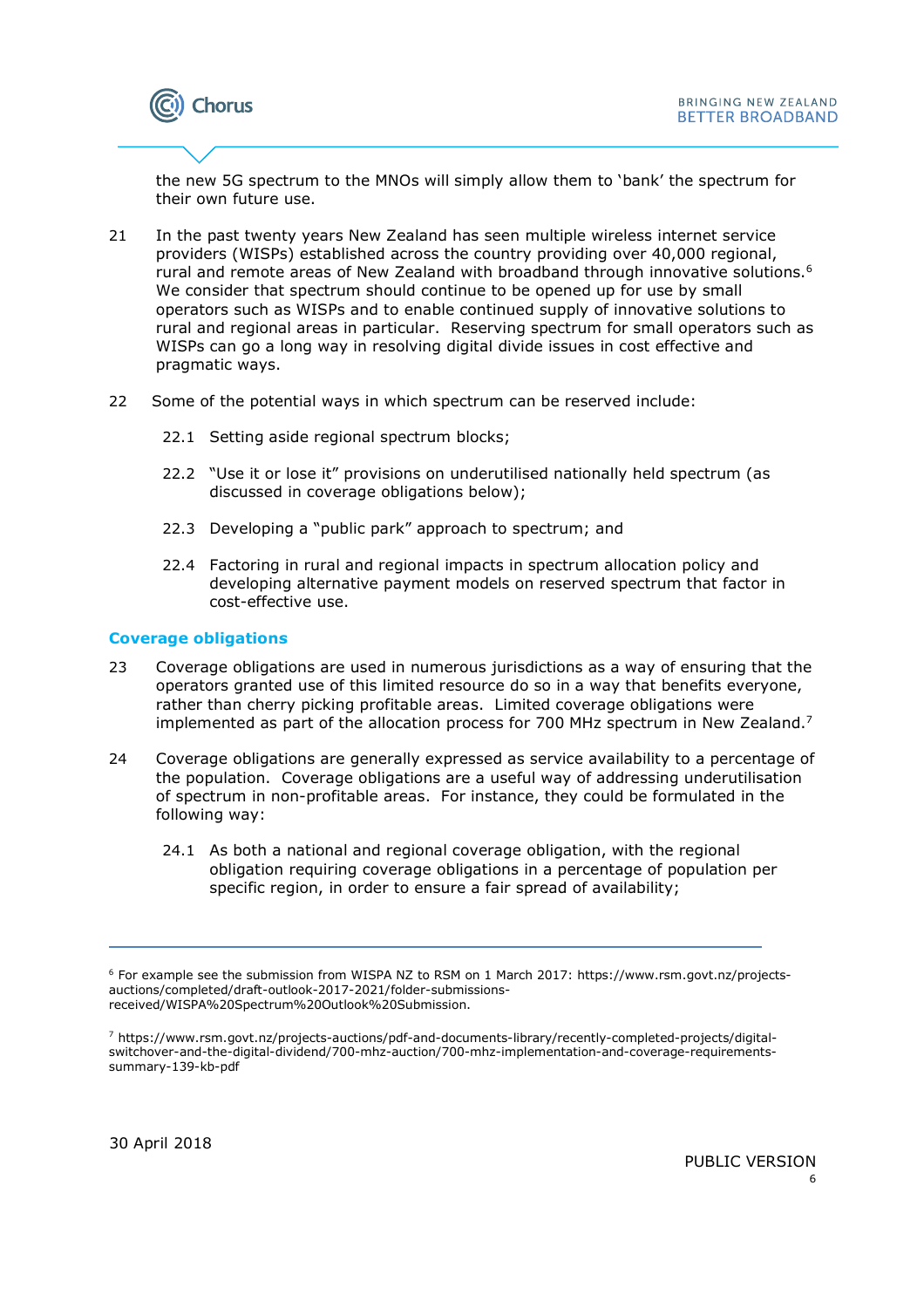

- 24.2 As both a national and local coverage obligation, with the local obligation being focussed on specific areas that is either lacking in service or where the business model for a rollout is the most challenging;
- 24.3 As obligations on specific spectrum bands. This is effective as it generally tends to place obligations on the lower bands that have lower bandwidth but reach further; and
- 24.4 As a bandwidth obligation which places minimum bandwidth.
- 25 Such obligations could ensure that rural coverage is a condition of a spectrum license. They could also include consequences for underutilisation, such as a "use it or lose it" policy. This will ensure that 5G can be deployed more broadly and that the incumbent providers don't sit on unused spectrum, preventing alternative access and use.
- 26 5G in itself won't solve coverage problems it will increase speeds and capacity at existing sites but is unlikely to extend the geographic footprint of networks. This is confirmed by Ofcom in their recent report:

Consumers are increasingly expecting near-ubiquitous coverage for their mobile devices. But currently, coverage often falls far short of this. Data from our Connected Nations 2017 report show that coverage indoors in homes and offices, on road and rail networks, and in less densely populated rural areas is particularly poor.

However, 5G deployment will not in itself solve these coverage problems. 5G is expected to play an important role in providing higher speeds and extending capacity at existing mobile sites but it is unlikely that 5G will extend the current geographic footprint of networks.<sup>8</sup>

- 27 The discussion document does not consider whether coverage obligations applied previously have been successful or whether such approaches could be considered to meet the Government's overarching objectives.
- 28 We encourage RSM to consider further policy analysis on the costs and benefits of using coverage obligations to achieve broader policy objectives. We have engaged Diffraction Analysis to do initial research on the range of coverage obligations internationally and their report is enclosed with our submission. The intent of the report is to consider the application of 4G coverage obligations and whether any lessons can be drawn from the application of those obligations. We hope this report will assist RSM with further policy analysis on whether and how coverage obligations can improve rural and regional connectivity outcomes with the advent of 5G.

L

<sup>&</sup>lt;sup>8</sup> See the Ofcom report "Enabling 5G in the UK" 9 March 2018, paragraph 5.3: https://www.ofcom.org.uk/\_\_data/assets/pdf\_file/0022/111883/enabling-5g-uk.pdf.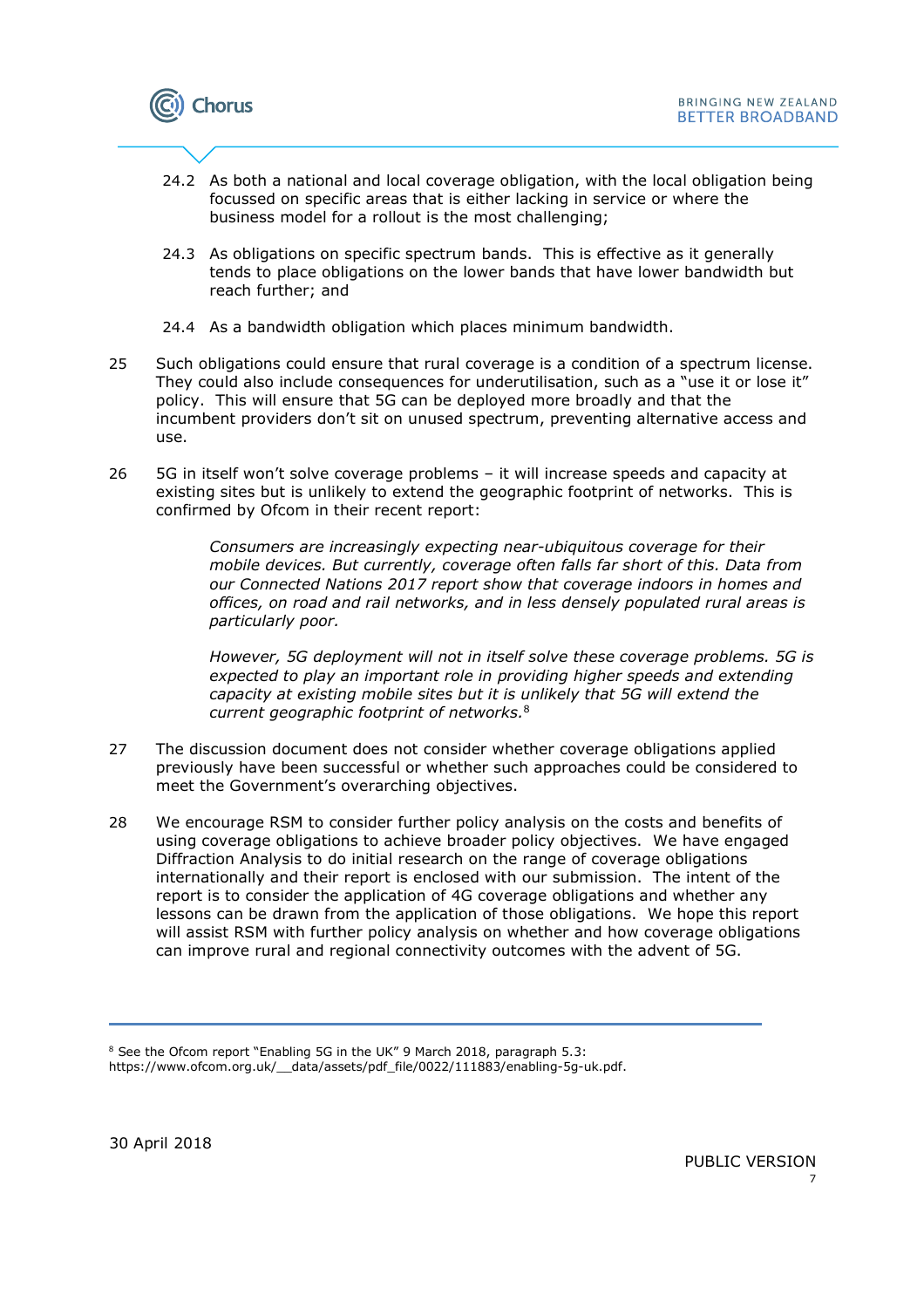# THE COMMISSION'S MOBILE MARKET STUDY

- 29 We encourage RSM to wait until the Commerce Commission has completed its mobile market study before it makes any decisions on the allocation of 5G spectrum. We expect the Commission's study will help inform RSM whether there is any public policy reason to prevent the existing three MNOs from acquiring all or most of the available 5G spectrum. Waiting to be informed by the Commission's mobile market study, would align with the Minister's desire to take a joined up approach to the Government's digital transformation policy.<sup>9</sup>
- 30 With the advent of 5G we are likely to see more fixed and mobile technologies converging, and the spectrum allocation policy will need to recognise these market changes and not be designed in isolation of the broader market dynamics.
- 31 We think the mobile sector has had little attention for many years and this is a good opportunity to consider whether mobile markets are delivering for consumers. Our observations of the current status of mobile markets are:
	- There is a significant pricing difference for mobile consumers as compared to fixedwireless consumers (utilising the same current generation mobile capacity). We rank 10<sup>th</sup> out of 32, and 16<sup>th</sup> out of 31 in the OECD for 60GB and 500GB fibre broadband prices, respectively.<sup>10</sup> Major mobile providers aggressively price their fixed-wireless broadband services to compete with fixed-line broadband services. One major provider offers the same price across all three services (i.e. fixedwireless, copper and fibre broadband services) for a 120GB broadband plan.<sup>11</sup> Yet, we rank 31 and 33 out of 35 in the OECD for 1.5GB and 6GB mobile broadband plans, respectively.<sup>12</sup> This suggests that there may be cross-subsidisation between fixed wireless and mobile consumers which, in turn, raises questions about the competitive intensity in mobile services.
	- **When compared with other developed economies, New Zealand appears** underserved by MVNOs. There are six commercial MVNOs (excluding Skinny, a Spark subsidiary) holding less than 1% of the market.<sup>13</sup> In contrast, MVNO market

<sup>11</sup> See Spark's broadband website https://www.spark.co.nz/shop/internet/plans-and-pricing/, last accessed 30 November 2017, where broadband prices across fixed-line services (copper and fibre, up to 100Mbps) and fixedwireless services are offered at the same price per month.

E

<sup>9</sup> For example see the Minister's keynote address to the Digital Nations 2030 conference outlining this approach and priorities: https://www.beehive.govt.nz/speech/keynote-address-digital-nations-2030-conference.

<sup>&</sup>lt;sup>10</sup> Commerce Commission, 2016 Annual Telecommunications Monitoring Report, May 2017, pages 18.

 $12$  *Ibid,* n 10, page 29,

 $13$  Ibid, n 10, page 22 states that "total number of MVNO subscribers increased in 2016 but remained low at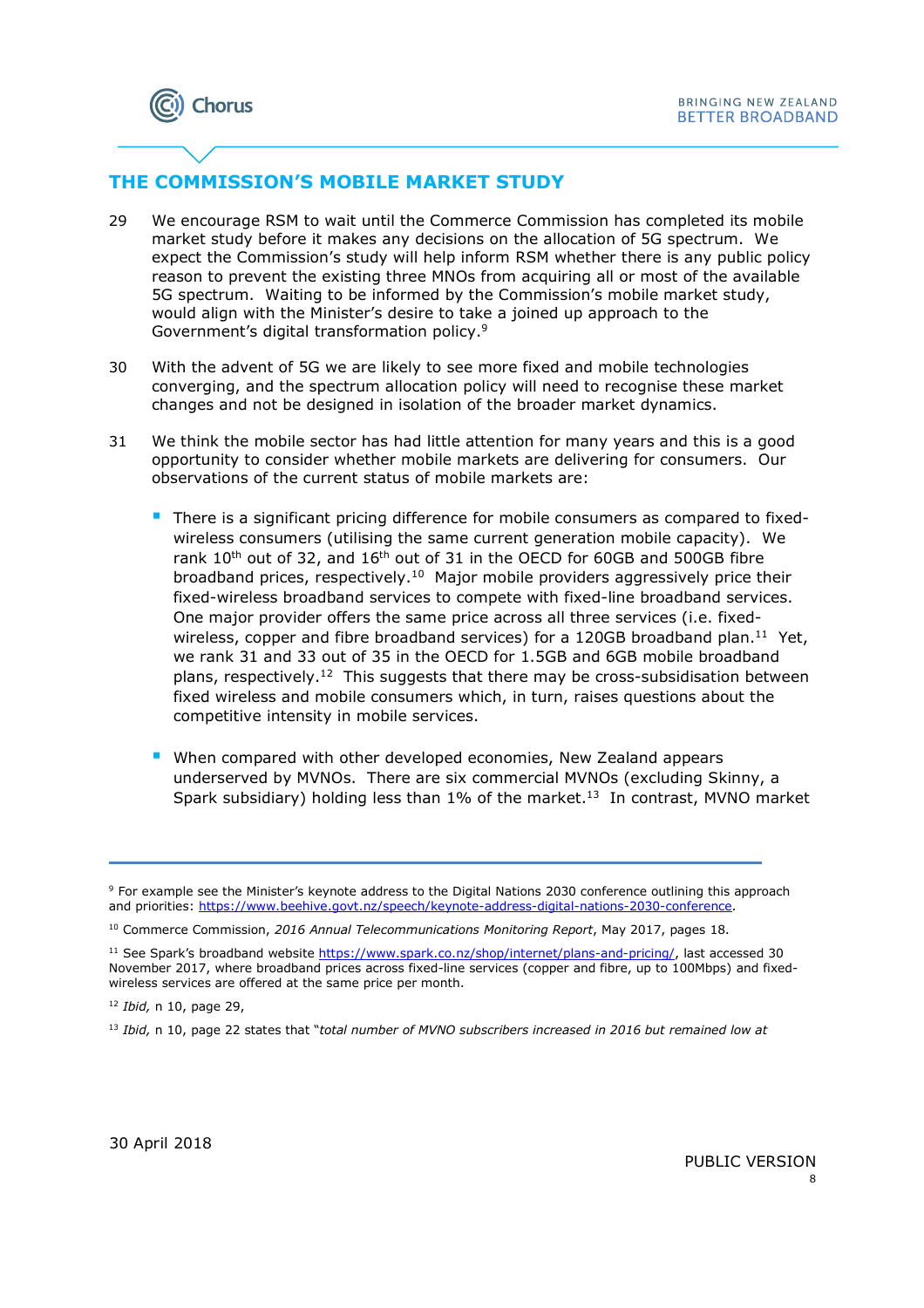

share in the United Kingdom is at 13%, and 9.4% in Australia.<sup>14</sup> The reasons for this are not readily apparent. Given New Zealand's relatively generous spectrum allocations, network capacity would not appear to be a reason for the lack of wholesale agreements.

- Given there are over 90 RSPs the existence of three mobile network operators and six MVNOs indicates only some RSPs can offer fixed and mobile bundles. The two largest mobile network owners are also the two strongest RSPs and account for 80% of the retail broadband market.
- **Mobile termination rates were set in 2011 for five years and have not since been** reviewed. International evidence suggests that the cost of mobile termination is decreasing.<sup>15</sup>
- Coverage in rural areas remains lacking. While announcements were made for funding and infrastructure build into some rural areas through the Rural Broadband Initiative 2 and Mobile Blackspot Fund, the location, quality, reliability and price of those services is not yet transparent.

L around 23,000". This includes Skinny and Digital Island, both owned and/or controlled by Spark.

<sup>14</sup> IDC Opinion, New Zealand Telecommunications: The Streets are Paved with Glass, 2017, page 94.

30 April 2018

<sup>&</sup>lt;sup>15</sup> Commerce Commission, 2015 Annual Telecommunications Monitoring Report, 2016, page 30.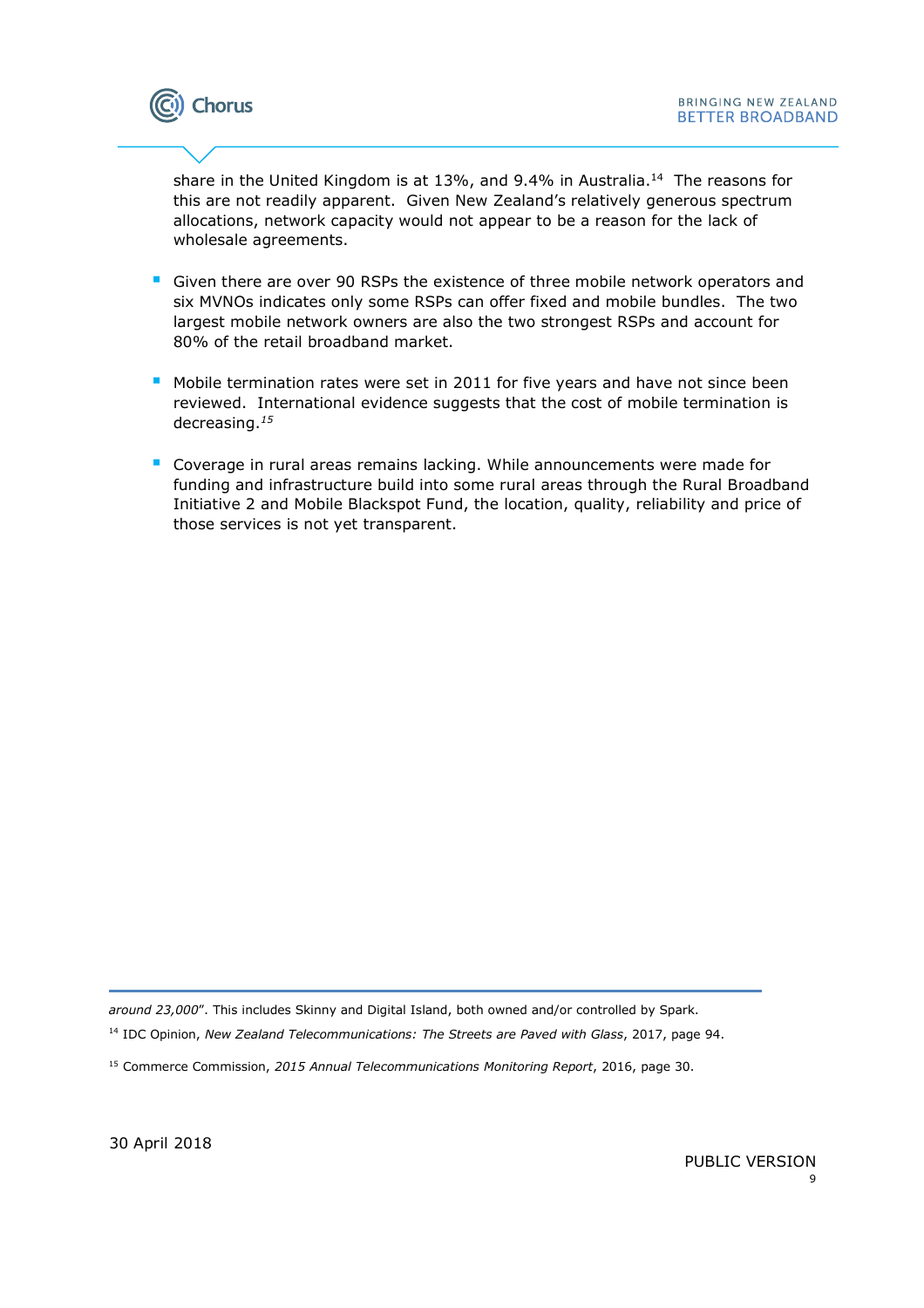

## APPENDIX CHORUS' ANSWERS TO DISCUSSION DOCUMENT QUESTIONS

| Question<br>number  | <b>Section of</b><br>report | <b>MBIE Question</b>                                                                      | <b>Chorus' position</b>                                                                                                                                                                                                                                                                                                                                                                                                                                                                                                                                                                                                                                                                                                                                                                                                                                                                                                                                                                                                                                                                                                                                                                                                                                                                                                              |
|---------------------|-----------------------------|-------------------------------------------------------------------------------------------|--------------------------------------------------------------------------------------------------------------------------------------------------------------------------------------------------------------------------------------------------------------------------------------------------------------------------------------------------------------------------------------------------------------------------------------------------------------------------------------------------------------------------------------------------------------------------------------------------------------------------------------------------------------------------------------------------------------------------------------------------------------------------------------------------------------------------------------------------------------------------------------------------------------------------------------------------------------------------------------------------------------------------------------------------------------------------------------------------------------------------------------------------------------------------------------------------------------------------------------------------------------------------------------------------------------------------------------|
| <b>INTRODUCTION</b> |                             |                                                                                           |                                                                                                                                                                                                                                                                                                                                                                                                                                                                                                                                                                                                                                                                                                                                                                                                                                                                                                                                                                                                                                                                                                                                                                                                                                                                                                                                      |
| $\mathbf{1}$        | 1.2                         | What are the likely<br>uses for 5G in New<br>Zealand initially and in<br>the longer term? | Initially 5G will provide an option to improve wireless capacity by<br>providing additional spectrum to MNOs. Considering the large amount<br>of spectrum already held by MNOs for 4G technology, it could take<br>some time before 5G is widely deployed. As discussed in our<br>submission, it is most likely that 5G will initially benefit urban areas.<br>In the medium to long-term 5G is likely to be an enabler for innovation.<br>However, at this stage the industry does not have sufficient<br>understanding as to how this might manifest. Spectrum policy should<br>maintain sufficient flexibility so as to enable, rather than preclude, any<br>future innovation.<br>Use cases highlighted by the industry (including at the recent annual<br>Mobile World Congress in Barcelona) concentrate on industrial, farming<br>and community use. For example:<br>Private 5G networks in factories;<br>$\bullet$<br>Private 5G networks on farms and in rural areas;<br>5G networks developed by specific areas and municipalities<br>$\bullet$<br>to enable smart cities;<br>5G networks on campuses to foster innovation;<br>$\bullet$<br>Use of 5G as a backhaul technology for wireless internet<br>$\bullet$<br>providers; and<br>Use of 5G in the home and business as a wireless extension<br>to the fibre network. |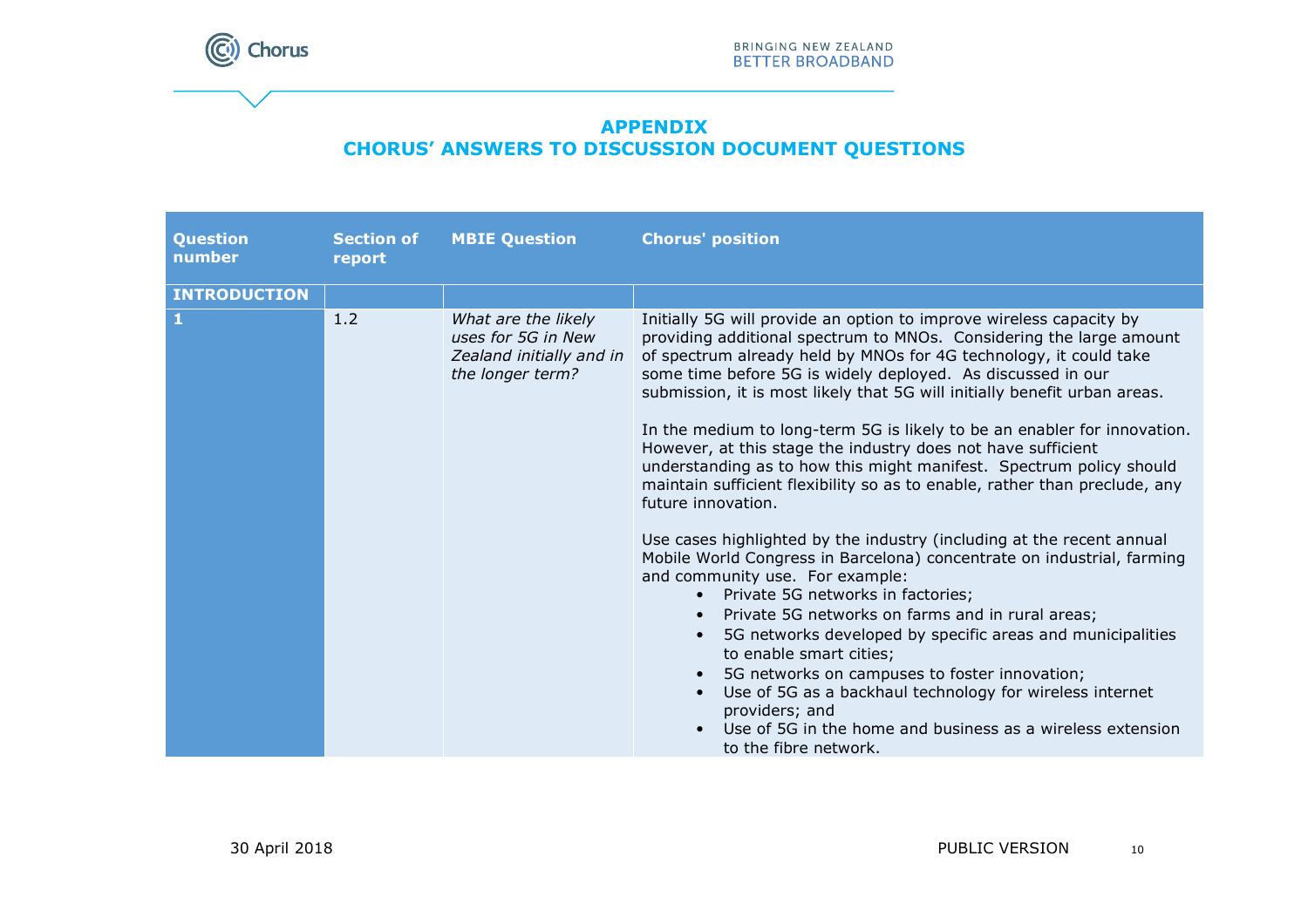

|                         |     |                                                                                                                                        | All of these use cases require the availability of spectrum to be accessed<br>and licensed in a flexible way. We encourage RSM to ensure that the<br>spectrum policy enables these options by ensuring spectrum is available<br>for such uses without the need for partnering with an established mobile<br>provider in each case.                                                                                                                                                      |
|-------------------------|-----|----------------------------------------------------------------------------------------------------------------------------------------|-----------------------------------------------------------------------------------------------------------------------------------------------------------------------------------------------------------------------------------------------------------------------------------------------------------------------------------------------------------------------------------------------------------------------------------------------------------------------------------------|
|                         |     | <b>REGULATORY CONSIDERATIONS FOR 5G IN NEW ZEALAND</b>                                                                                 |                                                                                                                                                                                                                                                                                                                                                                                                                                                                                         |
| $\overline{\mathbf{2}}$ | 2.1 | Do you consider<br>competition should be<br>encouraged at the<br>infrastructure level or<br>purely at the retail<br>level for 5G? Why? | We do not consider the policy choices to be as binary as the question<br>implies. In our submission, we propose policy approaches (for example,<br>open access infrastructure options, flexible spectrum and coverage<br>obligations) that RSM could consider to ensure better and more efficient<br>utilisation of spectrum, stimulation of competition and promotion of<br>positive outcomes for consumers.<br>As discussed in our submission, the network economics for a 5G rollout |
|                         |     |                                                                                                                                        | are challenging. It is estimated that delivering the promised<br>performance improvements of 5G will require network performance to<br>increase 10-fold over current levels across all network parameters.<br>Given the challenging economics of the rollout, the likely outcome is<br>that there will be a limited deployment of the full range of 5G<br>capabilities outside the major urban areas by the MNOs.                                                                       |
|                         |     |                                                                                                                                        | Also as discussed in our submission, future 5G use cases are still<br>developing and the challenge for RSM is to balance the desire to do 5G<br>quickly with ensuring it does not lock out future innovation by new<br>players.                                                                                                                                                                                                                                                         |
| 3                       | 2.2 | What regulatory<br>issues need to be<br>considered from a 5G<br>perspective in New<br>Zealand?                                         | The key regulatory issues RSM should consider are:<br>Ensuring that spectrum policy can be clearly shown to meet<br>overarching government policy objectives.<br>Introducing flexibility into spectrum policy settings so that future<br>$\bullet$<br>innovative models are supported.<br>Ensuring spectrum policy settings support increased competition in<br>$\bullet$<br>retail mobile markets.<br>Addressing the issues of the digital divide and rural coverage.<br>$\bullet$     |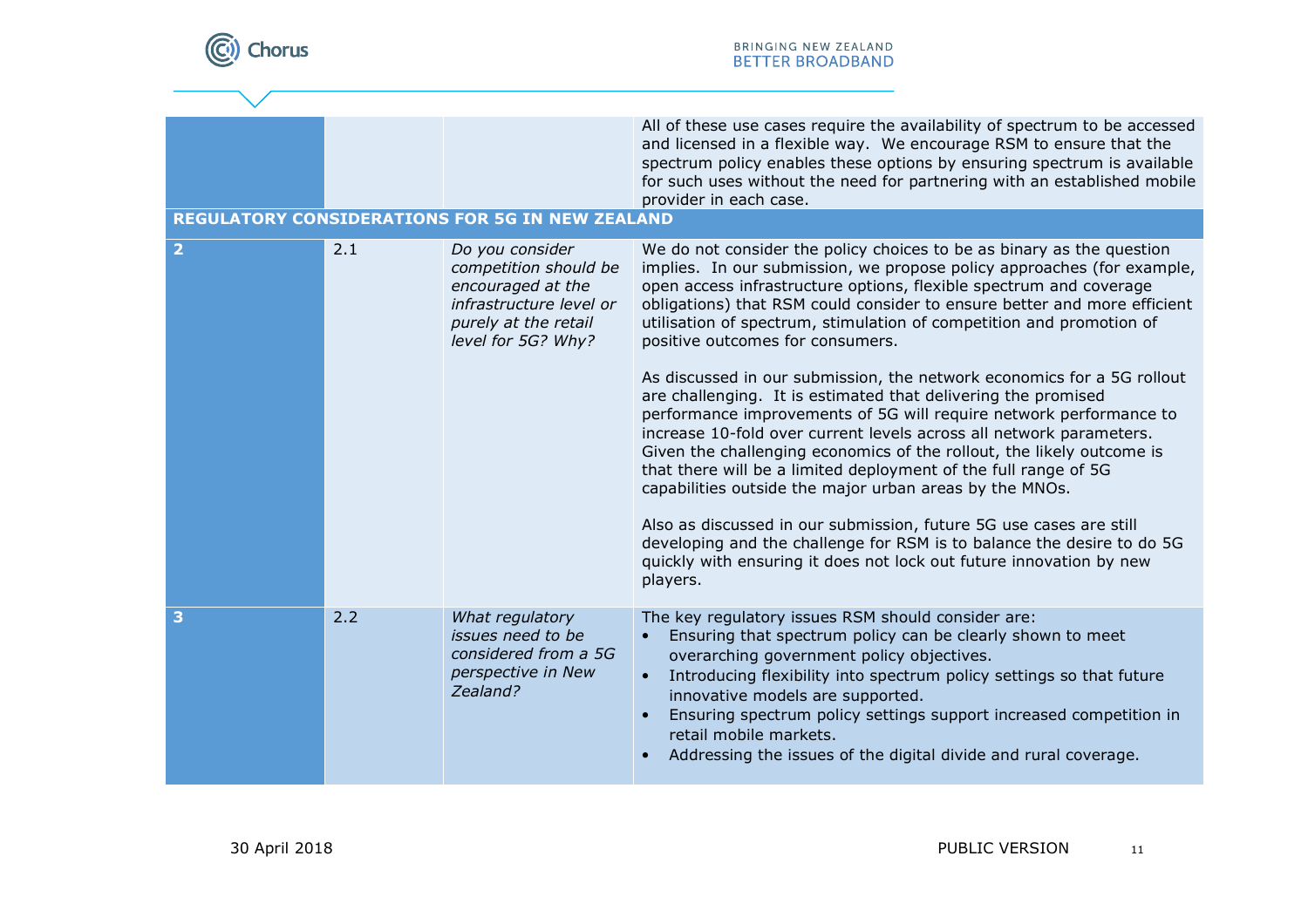

| 4                               | 2.2 | What aspects of these<br>regulatory issues are<br>most significant for<br>5G?                      | RSM should take all of these regulatory issues into consideration. These<br>issues are equally significant and interrelated, so do not operate in<br>isolation.                                                                                                                                                                                                                                                                                                                                           |  |
|---------------------------------|-----|----------------------------------------------------------------------------------------------------|-----------------------------------------------------------------------------------------------------------------------------------------------------------------------------------------------------------------------------------------------------------------------------------------------------------------------------------------------------------------------------------------------------------------------------------------------------------------------------------------------------------|--|
| <b>POSSIBLE FREQUENCY BANDS</b> |     |                                                                                                    |                                                                                                                                                                                                                                                                                                                                                                                                                                                                                                           |  |
| 5                               | 3.1 | Do you agree that the<br>3.5 GHz band is the<br>top priority for<br>allocation for 5G?             | We agree that the global telecommunications industry is prioritising this<br>band for 5G. Standardisation and development of technology is focused<br>on 3.5GHz and this is backed up by large countries freeing and<br>allocating this band for 5G.<br>It is therefore imperative that New Zealand allows this frequency band<br>to be used in a flexible and innovative way in the future. Spectrum<br>allocation should not preclude its use by companies and organisation<br>outside the main 3 MNOs. |  |
|                                 |     |                                                                                                    |                                                                                                                                                                                                                                                                                                                                                                                                                                                                                                           |  |
| 6                               | 3.1 | Do you have any<br>comments on<br>reallocating 3587 to<br>3690 MHz for 5G?                         | Yes, it makes sense to reallocate 3587 to 3690 MHz for 5G, once the<br>existing satellite services are moved off to other bands and the<br>international standardisation body confirms this band for 5G.<br>However, we encourage RSM to consider setting part of the band aside<br>for unlicensed general access to enable innovation.                                                                                                                                                                   |  |
|                                 | 3.2 | Do you agree that the<br>26 GHz band is a high<br>priority for allocation<br>to 5G in New Zealand? | 26GHz is the second priority behind 3.5GHz.<br>The industry is still considering ways to make mmWave spectrum<br>useful. It would be most efficient to allow companies and institutions in<br>New Zealand to use this spectrum for trials and proof of concept in the<br>short term, before it is allocated for long term use.<br>For example, Chorus and other organisations are free to experiment<br>with the 60GHz spectrum band as it is available for unlicensed use. A                             |  |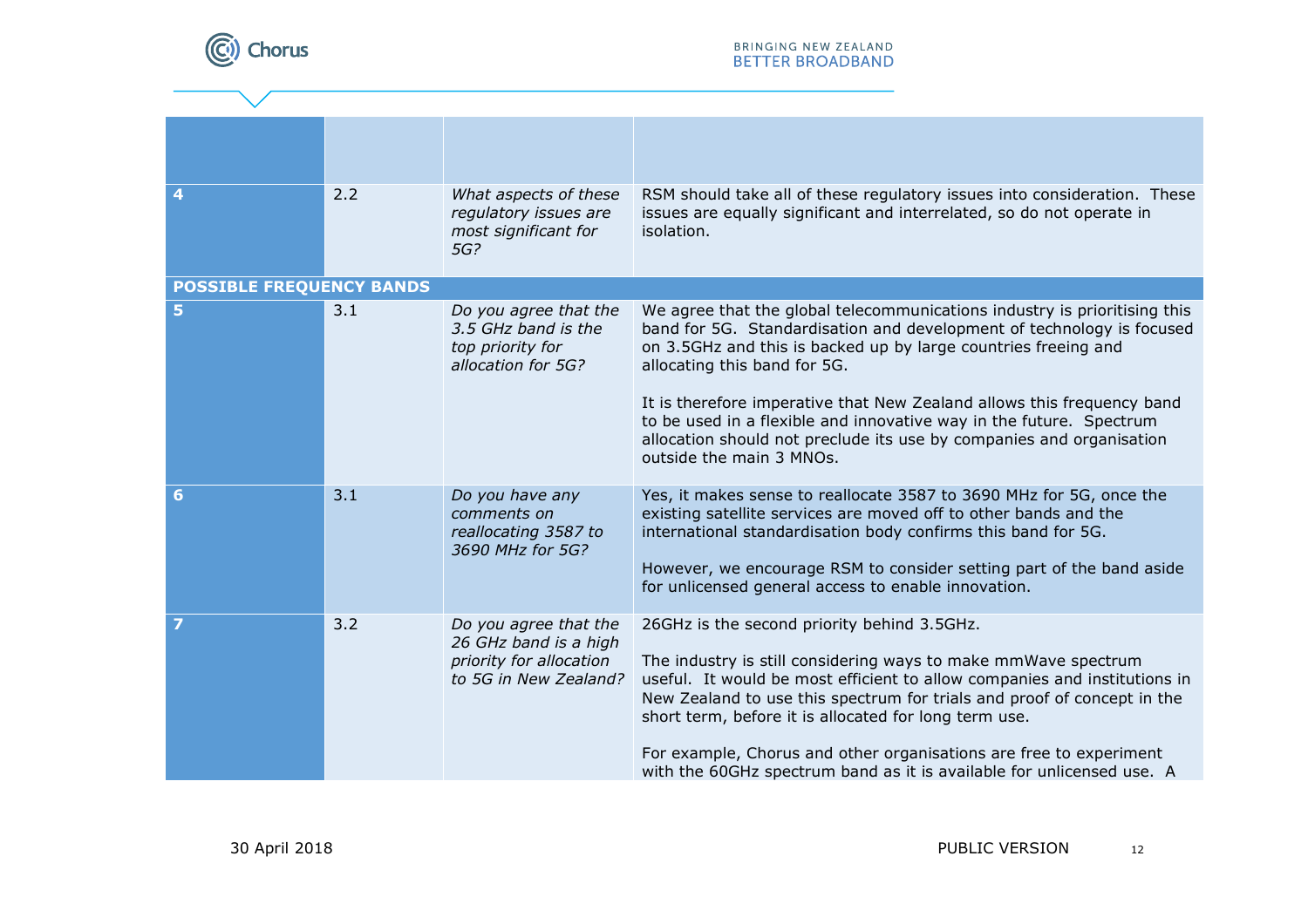

|    |     |                                                                                                                                                               | similar short term approach should be adopted for 26GHz until its uses<br>are better understood.                                                                                                                                                                                                                                                                                                                                                                                                                                                                                                                                                          |
|----|-----|---------------------------------------------------------------------------------------------------------------------------------------------------------------|-----------------------------------------------------------------------------------------------------------------------------------------------------------------------------------------------------------------------------------------------------------------------------------------------------------------------------------------------------------------------------------------------------------------------------------------------------------------------------------------------------------------------------------------------------------------------------------------------------------------------------------------------------------|
| 8  | 3.2 | Would this band be of<br>interest to your<br>organization for trials<br>for 5G services in New<br>Zealand?                                                    | Yes. While we do not see 26GHz as a priority for wide area<br>deployment, we would be interested to see if this technology can be<br>leveraged for last "metre" connectivity alongside similar experiments for<br>60GHz.<br>In rural communities and in some urban situations, customers may not<br>want their property disturbed for fibre installation. It may also be an<br>option for private use in factories and on farms once fibre is installed to<br>a central location.<br>Spectrum allocation and timing should not preclude the option to<br>experiment with the very new concept of utilising mmWave spectrum<br>for telecommunications use. |
| 9  | 3.3 | Do you agree that the<br>31.8 to 33.4 GHz,<br>40.5 to 42.5 GHz and<br>42.5 to 43.5 GHz<br>bands are a low<br>priority for allocation<br>to 5G in New Zealand? | Yes, we agree that the 31.8 to 33.4 GHz, 40.5 to 42.5 GHz and 42.5 to<br>43.5 GHz bands are a low priority for allocation to 5G in New Zealand.                                                                                                                                                                                                                                                                                                                                                                                                                                                                                                           |
| 10 | 3.3 | When do you think<br>equipment is likely to<br>become available in<br>the bands identified in<br>8?                                                           | Suppliers to the telecommunications industry are starting to produce<br>trial equipment for mmWave bands after recent research and<br>development and lab experimentation. We expect it will take some<br>time for this equipment to mature sufficiently for large scale<br>deployment with respect to both technology and price point.                                                                                                                                                                                                                                                                                                                   |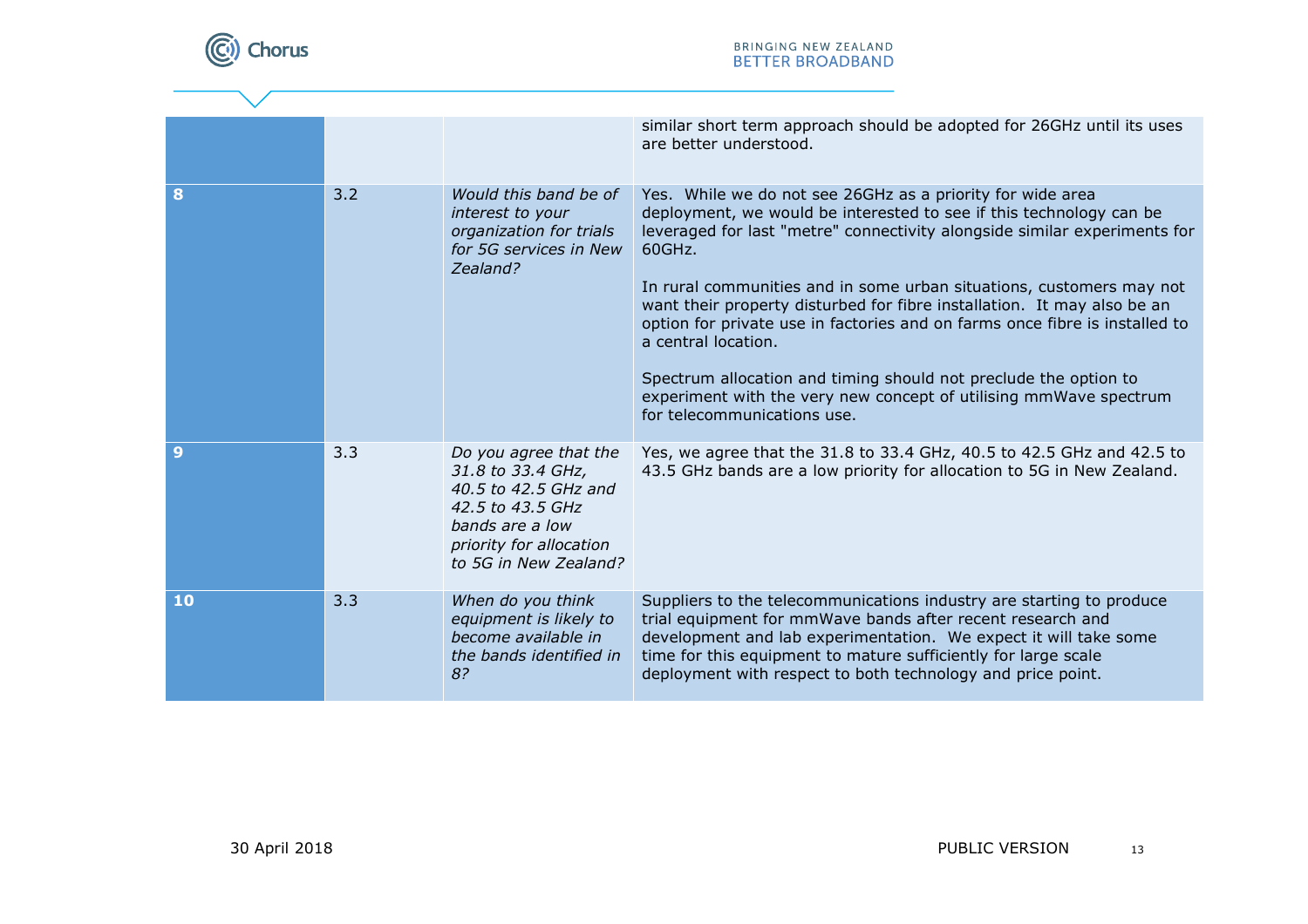

 $\overline{\phantom{a}}$ 

| 11 | 3.3   | Do you have any<br>comment on the<br>possible allocation of<br>27.5 to 29.5 GHz to<br>IMT?                                 | We think the allocation of 27.5 to 29.5 GHz to IMT is logical if use of the<br>spectrum is widely supported internationally.                                                                                                                                                                                                                                                                                                                                    |
|----|-------|----------------------------------------------------------------------------------------------------------------------------|-----------------------------------------------------------------------------------------------------------------------------------------------------------------------------------------------------------------------------------------------------------------------------------------------------------------------------------------------------------------------------------------------------------------------------------------------------------------|
| 12 | 3.4.1 | Is there demand for<br>alternative uses other<br>than IMT of the 1400<br>MHz band? If so, what<br>uses?                    | Yes, there is demand for alternative uses of the 1400 MHz band other<br>than IMT. The 1400 MHz band is currently used to provide fixed voice<br>services in rural areas to meet TSO obligations.<br>If this band is to be used for IMT, RSM needs to consider the need to<br>replace the systems currently in place and the TSO obligations to<br>provide fixed voice services.                                                                                 |
| 13 | 3.4.1 | When is the demand<br>likely to require<br>consideration of<br>reallocation of the<br>1400 MHz band for<br>IMT, if at all? | We do not expect demand to be a factor for use of the 1400 MHz<br>spectrum. New Zealand MNOs already have access to a generous pool<br>of spectrum resources.                                                                                                                                                                                                                                                                                                   |
| 14 | 3.4.2 | Is there a need for<br>more sub 1 GHz<br>spectrum for IMT/5G?                                                              | We do not think there is an immediate need for more sub 1 GHz<br>spectrum for IMT/5G.<br>There are more coverage related issues than capacity related issues in<br>the mobile market. This indicates there is sufficient spectrum in the sub<br>1GHz band and the challenge is one of investment to deploy service in<br>current bands.<br>The recent allocation of 700 MHz spectrum is sufficient for coverage of<br>rural areas if investment is prioritised. |
| 15 | 3.4.2 | If so, how should we<br>deal with radio<br>microphones in the<br>600 MHz band?                                             | There is no urgent need to use the 600 MHz band for IMT.                                                                                                                                                                                                                                                                                                                                                                                                        |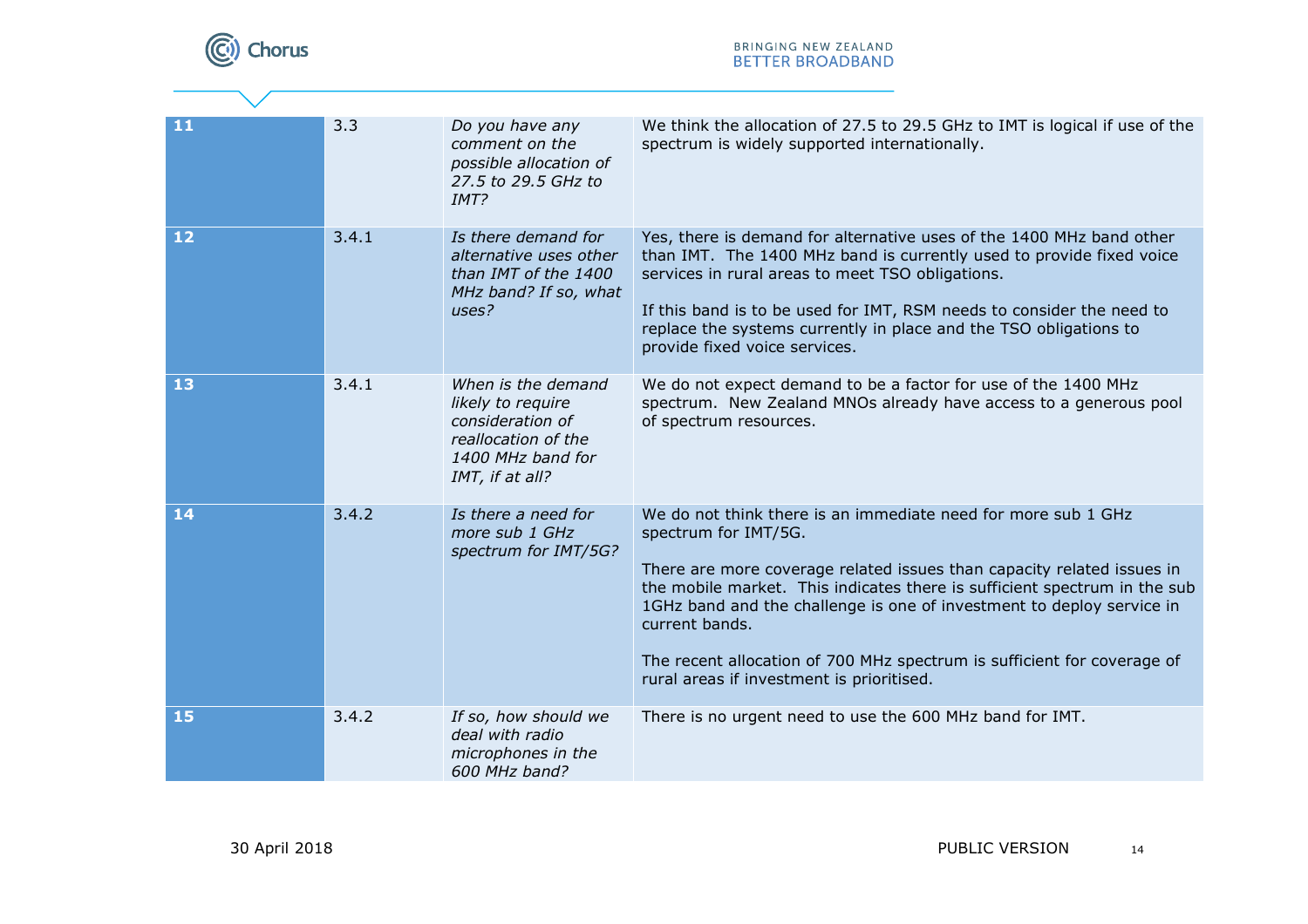

| 16                         | 3.4.2 | When is the demand<br>likely to require<br>reallocation of the 600<br>MHz band to IMT, if at<br>all?                      | There is no urgent need to use the 600 MHz band for IMT.                                                                                                                                                                                                                                                                                                                                                                                                                                                                                                                                       |
|----------------------------|-------|---------------------------------------------------------------------------------------------------------------------------|------------------------------------------------------------------------------------------------------------------------------------------------------------------------------------------------------------------------------------------------------------------------------------------------------------------------------------------------------------------------------------------------------------------------------------------------------------------------------------------------------------------------------------------------------------------------------------------------|
| <b>SPECTRUM ALLOCATION</b> |       |                                                                                                                           |                                                                                                                                                                                                                                                                                                                                                                                                                                                                                                                                                                                                |
| 17                         | 4.1   | Which allocation<br>methodology should<br>be used for allocating<br>spectrum bands<br>identified for use with<br>5G? Why? | As discussed in our submission, we think there is a good case to explore<br>setting aside some 5G spectrum for flexible access. Future 5G use<br>cases are still developing and the challenge for RSM is to balance the<br>desire to do 5G quickly with ensuring it does not lock out future<br>innovation by new players (or require new players to purchase the<br>service from one of the 3 MNOs).<br>For example:<br>Reserving some 5G spectrum for future use;<br>Setting aside regional spectrum blocks;<br>"Use it or lose it" provisions on underutilised nationally held<br>spectrum; |
|                            |       |                                                                                                                           | Developing a "public park" approach to spectrum; and<br>Factoring in rural and regional impacts in spectrum allocation<br>policy and developing alternative payment models on reserved<br>spectrum that factor in cost-effective use.<br>We also think the 26 GHz spectrum should not be allocated in the short<br>term and should first be made available for experimentation.                                                                                                                                                                                                                |
|                            |       |                                                                                                                           |                                                                                                                                                                                                                                                                                                                                                                                                                                                                                                                                                                                                |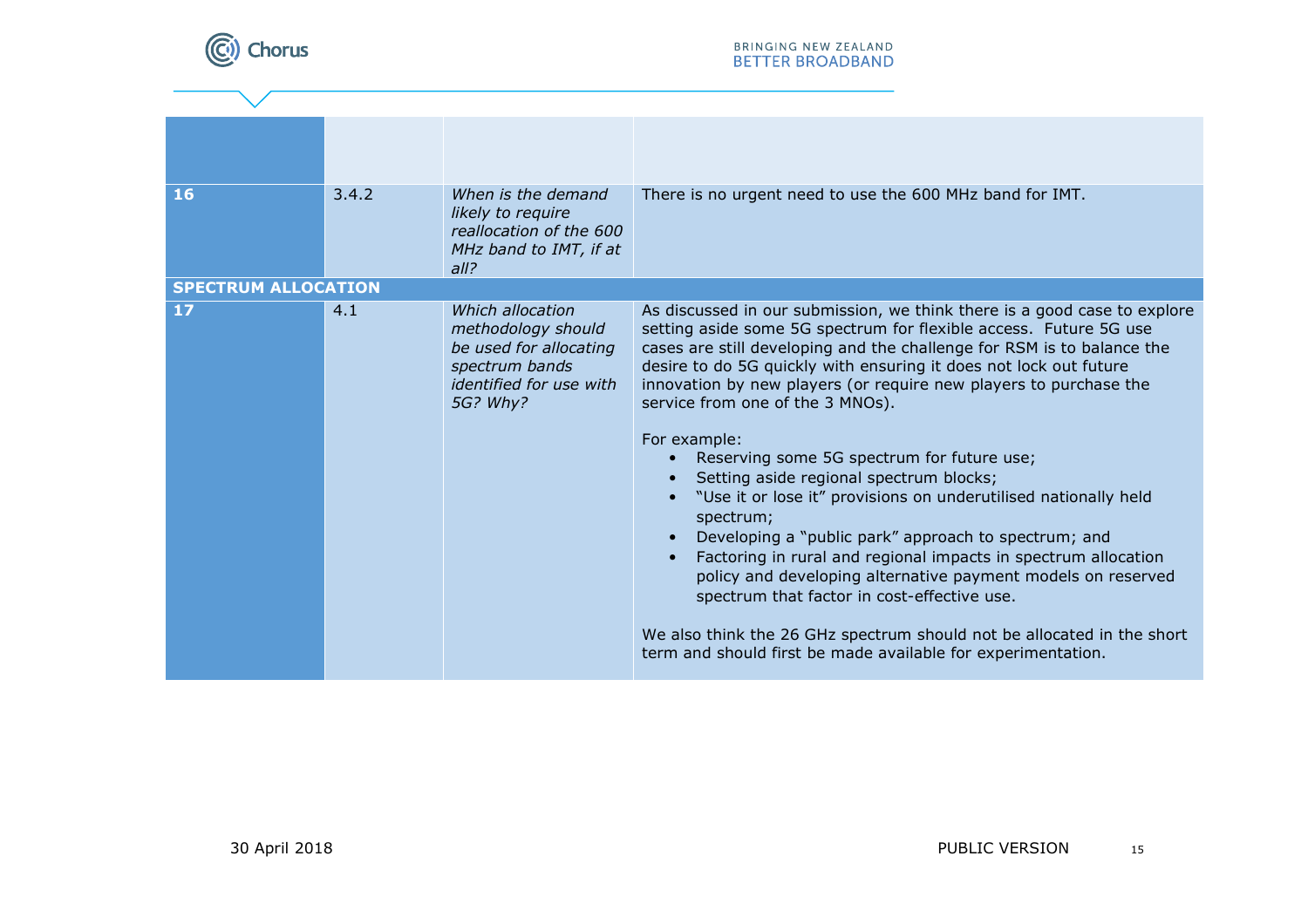

| 18 | 4.1 | Should different<br>allocation mechanisms<br>be used for rights for<br>regional providers and<br>national providers?<br>Why? | As discussed in our submission and in our answer to question 17, we<br>think there are a number of policy options open to RSM. Under the<br>current allocation regime the majority of spectrum is held nationally and<br>for the long-term. This may lead to inefficient use and underutilisation<br>of spectrum in certain geographic areas (mainly rural) and in certain<br>bands.                                                                                                                                                                                                                                                                                                                                                                                                                                                                                                                                                                                                                                                                                                                                                                                                                                              |
|----|-----|------------------------------------------------------------------------------------------------------------------------------|-----------------------------------------------------------------------------------------------------------------------------------------------------------------------------------------------------------------------------------------------------------------------------------------------------------------------------------------------------------------------------------------------------------------------------------------------------------------------------------------------------------------------------------------------------------------------------------------------------------------------------------------------------------------------------------------------------------------------------------------------------------------------------------------------------------------------------------------------------------------------------------------------------------------------------------------------------------------------------------------------------------------------------------------------------------------------------------------------------------------------------------------------------------------------------------------------------------------------------------|
| 19 | 4.2 | Should deployment of<br>5G technology be<br>specified for some or<br>all bands? If not, why<br>not?                          | 5G technology should be specified for the 5GHz and 26GHz bands.<br>These bands are the clear areas of focus by international standards and<br>industry.<br>However, we think the 26 GHz band should not be allocated in the short<br>term. The 26 GHz band is less mature than the 5GHz band and could<br>first be made available for experimentation.                                                                                                                                                                                                                                                                                                                                                                                                                                                                                                                                                                                                                                                                                                                                                                                                                                                                            |
| 20 | 4.2 | What implementation<br>requirements should<br>be specified and how<br>should these be<br>expressed? - time,<br>extent, etc.  | We have discussed in our submission how different coverage obligations<br>or conditions on use (such as "use it or lose it" for volume and<br>geographic areas) can ensure better and more efficient use of<br>spectrum.<br>For instance, making spectrum available for neutral host and open<br>access use can ensure efficient use both for 3.5GHz and mmWave<br>bands. Such requirements can enable multiple parties to be able to<br>apply for use of spectrum on a case by case basis, allowing innovative<br>use where efficient.<br>Also, making the services available on an MVNO basis at regulated<br>wholesale prices could ensure a simple and cost effective way to make<br>the most of what 5G can offer. Given the tendency for fixed and<br>wireless convergence, it is likely that 5G will be only a part of any<br>network in the future.<br>Requirements may also include service level agreements, quality of<br>service reporting and downtime reporting. For example, fixed line<br>services (both copper and fibre) are subject to reporting and oversight<br>to ensure the customer receives a 'congestion free', consistent service<br>experience. This will also be a possible outcome on a 5G wireless |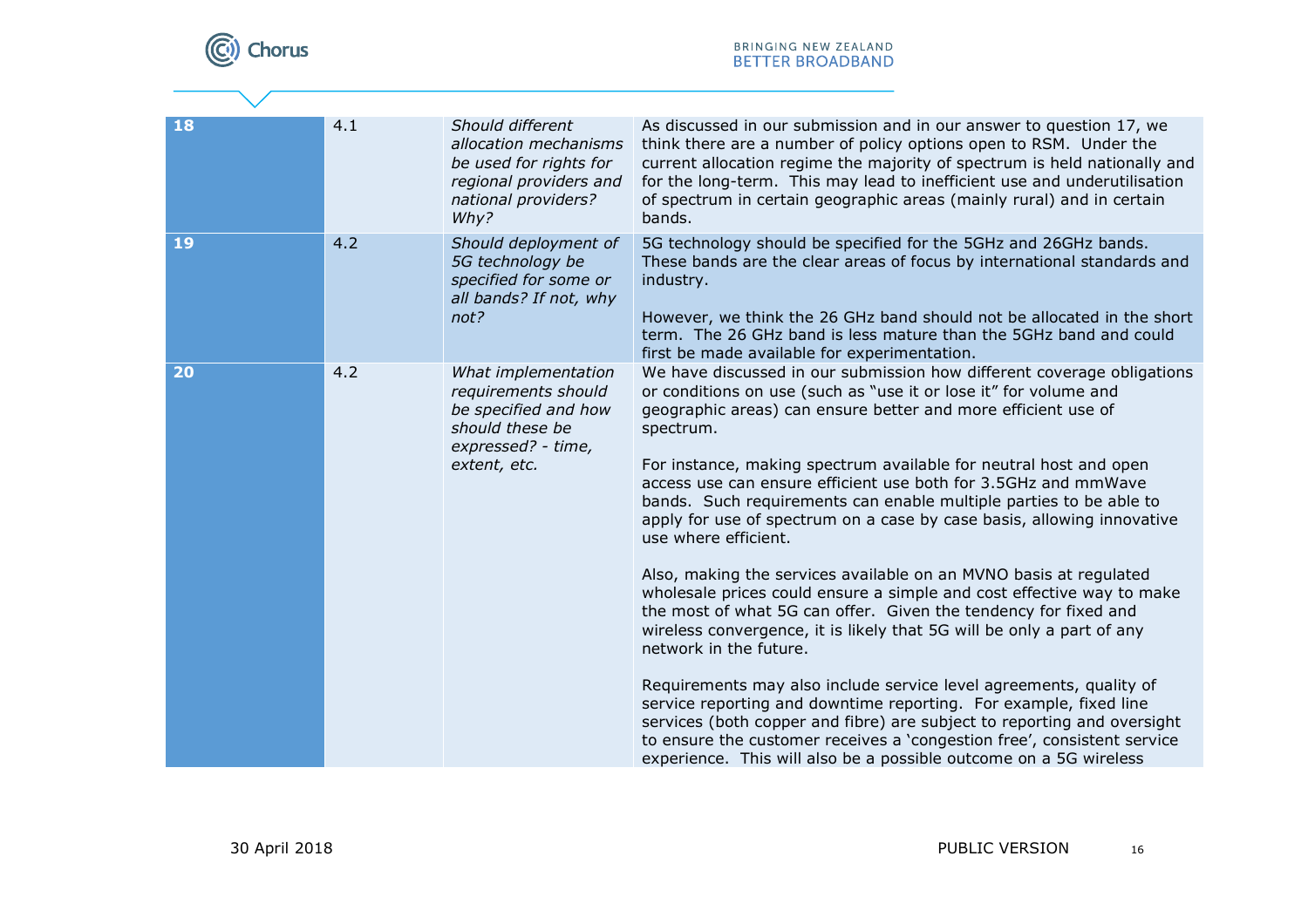

|    |     |                                                                                                                                             | network if the service is designed and capacity managed in a way that<br>enables this.                                                                                                                                                    |
|----|-----|---------------------------------------------------------------------------------------------------------------------------------------------|-------------------------------------------------------------------------------------------------------------------------------------------------------------------------------------------------------------------------------------------|
| 21 | 4.2 | What should be the<br>consequence of non-<br>implementation - lose<br>spectrum, additional<br>payment, other?                               | Where the spectrum is not implemented, the rights to use it ought to be<br>lost and a mechanism that allows it to be made available to others for<br>use should be in place.                                                              |
| 22 | 4.2 | Should the<br>implementation<br>requirements be<br>different for regional<br>and national<br>providers? What<br>should these be and<br>why? | As discussed in our submission, there are different ways this could be<br>approached, including different types of coverage obligations. For<br>instance, national allocation could come with rural and regional<br>coverage obligations. |
| 23 | 4.3 | Should acquisition<br>limits be imposed on<br>5G bands? If so, what<br>should these be and<br>why?                                          | As discussed in our submission, some limits could ensure that the<br>spectrum is efficiently used. These include reserving spectrum for<br>future use, or placing limits on the amount of spectrum that one party<br>can acquire.         |
| 24 | 4.3 | Should acquisition<br>limits be imposed for<br>regional providers? If<br>so, what should these<br>be and why?                               | Yes, the same acquisition limits should apply unless the operator<br>intends to run an open access network.                                                                                                                               |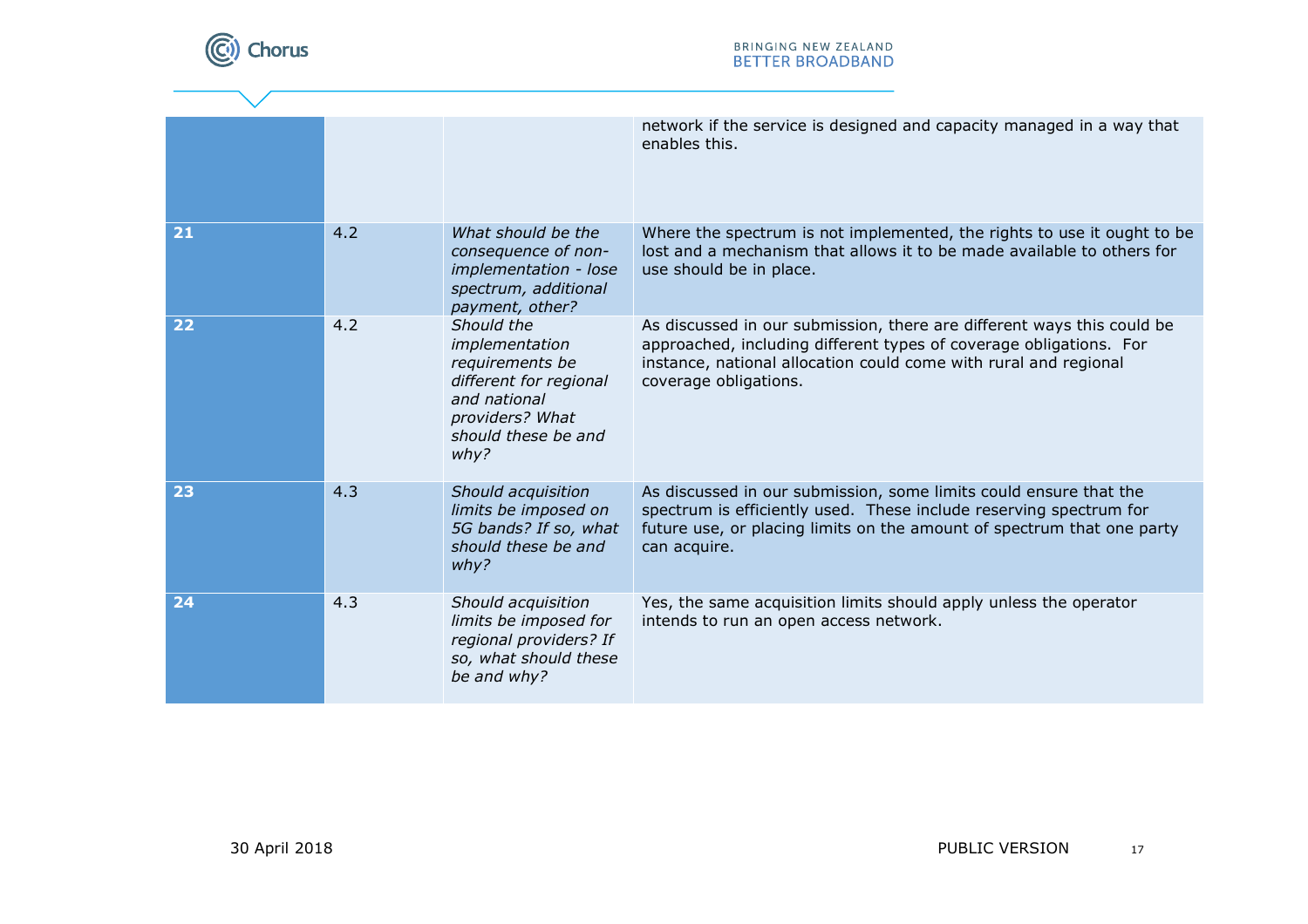

| 25                              | 4.4 | What term should be<br>used for management<br>rights suitable for 5G?<br>Why?                                                                                   | The term for management rights might depend on other policy<br>conditions related to the allocation of spectrum. When considering the<br>term for management rights, RSM should take into account the balance<br>to be struck between certainty for providers and the evolving needs of<br>consumers, ensuring that efficient use and innovation are not stifled. |
|---------------------------------|-----|-----------------------------------------------------------------------------------------------------------------------------------------------------------------|-------------------------------------------------------------------------------------------------------------------------------------------------------------------------------------------------------------------------------------------------------------------------------------------------------------------------------------------------------------------|
| <b>MANAGEMENT RIGHTS FOR 5G</b> |     |                                                                                                                                                                 |                                                                                                                                                                                                                                                                                                                                                                   |
| 26                              | 5.1 | Should the 5G bands<br>be replanned as TDD<br>bands or some bands<br>or parts of bands be<br>retained as FDD?<br>Why?                                           | Yes, New Zealand should follow international standards.                                                                                                                                                                                                                                                                                                           |
| 27                              | 5.2 | What bandwidth<br>should be used as the<br>basis for allocation?<br>Why?                                                                                        | We agree with RSM that the allocation lot size be 20 MHz as it is the<br>minimal usable bandwidth for 5G at 3GHz to 6GHz.<br>We think an allocation lot size of 100MHz is appropriate for 24 GHz and<br>above as this is the bandwidth needed to make 5G meaningful at that<br>band.                                                                              |
| 28                              | 5.3 | What out of band<br>emission limits should<br>apply to management<br>rights when first<br>created for allocation?<br>Why?                                       | Out of band emission limits on the management rights should be<br>created for the maximum possible transmission bandwidth to ensure the<br>most efficient use of spectrum.                                                                                                                                                                                        |
| 29                              | 5.3 | Should out of band<br>emission limits be<br>different if the band is<br>technology neutral? If<br>so, what out of band<br>emission limits should<br>be applied? | We support that 5G bands should only be used for 5G.                                                                                                                                                                                                                                                                                                              |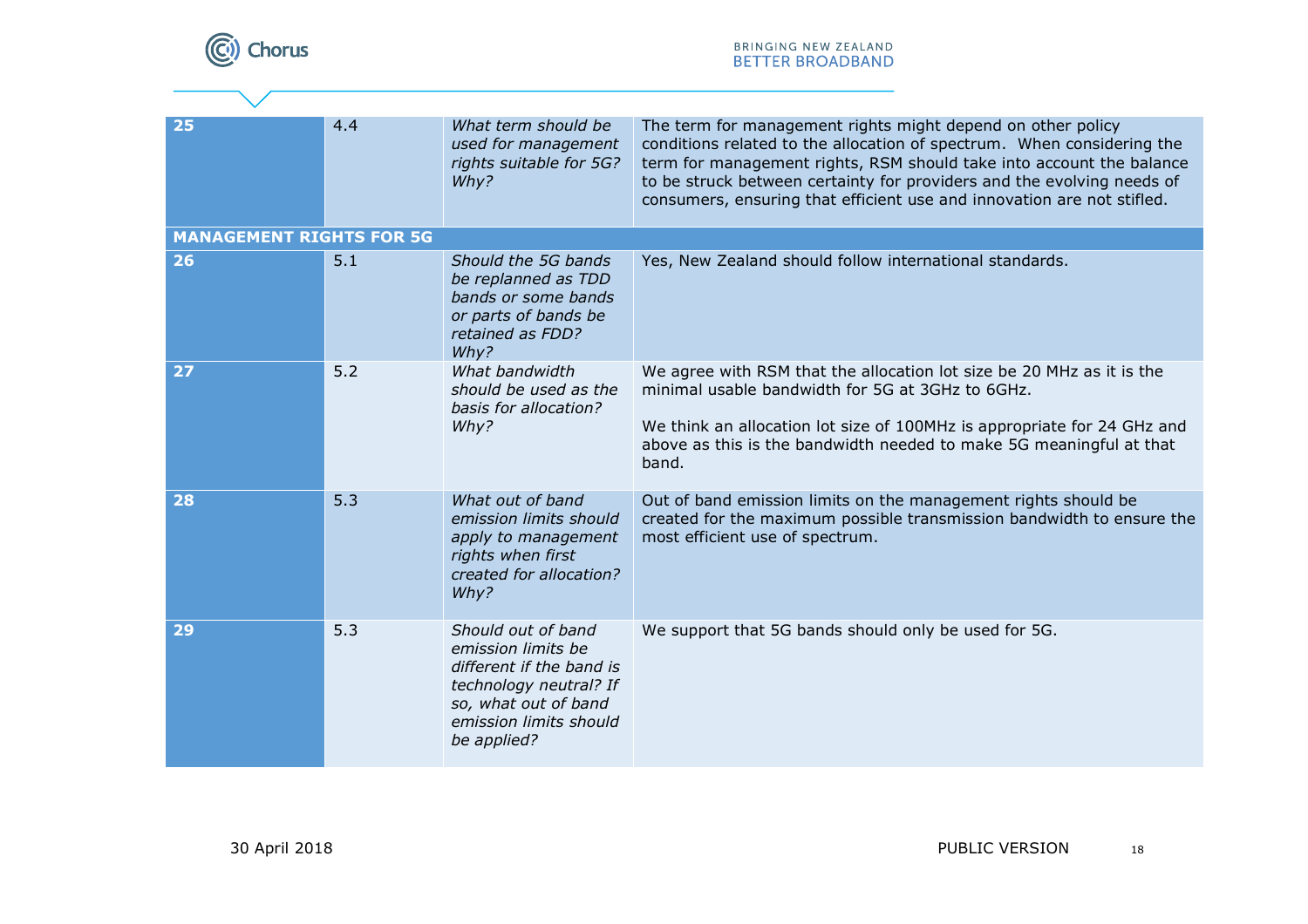

 $\overline{\phantom{a}}$ 

| 30            | 5.4 | How should<br>interference between<br>adjacent frequency 5G<br>TDD networks be<br>managed? Should this<br>be the same for all<br>frequency bands? | We support the use of a guard band in rural areas and a requirement<br>for synchronisation in urban areas.                                                                                                                                    |
|---------------|-----|---------------------------------------------------------------------------------------------------------------------------------------------------|-----------------------------------------------------------------------------------------------------------------------------------------------------------------------------------------------------------------------------------------------|
| 31            | 5.4 | How should the<br>interference between<br>different technologies<br>within the same band<br>be managed, if bands<br>are technology<br>neutral?    | We support that 5G bands should only be used for 5G.                                                                                                                                                                                          |
|               |     | <b>ACCESS TO SPECTRUM FOR REGIONAL PROVIDERS</b>                                                                                                  |                                                                                                                                                                                                                                               |
| 32            | 6   | Should regional uses<br>be provided for in the<br>3.5 GHz band plan?<br>Why?                                                                      | Yes, as discussed in our submission policy settings and conditions on<br>use should be considered to ensure that spectrum allocation does not<br>preclude services being provided in rural and regional areas.                                |
| 33            | 6   | If allowed in the 3.5<br>GHz band, how could<br>this be managed or<br>facilitated?                                                                | This could be managed by applying normal out of band emission rules.                                                                                                                                                                          |
| 34            | 6   | Which alternative<br>bands may be suitable<br>for regional allocation?<br>Why?                                                                    | All bands may be suitable for regional use, and all should be considered<br>in allocation policy. 5G is not only about macro cellular coverage, and<br>as such each band has different propagation, coverage and capacity<br>characteristics. |
| <b>TIMING</b> |     |                                                                                                                                                   |                                                                                                                                                                                                                                               |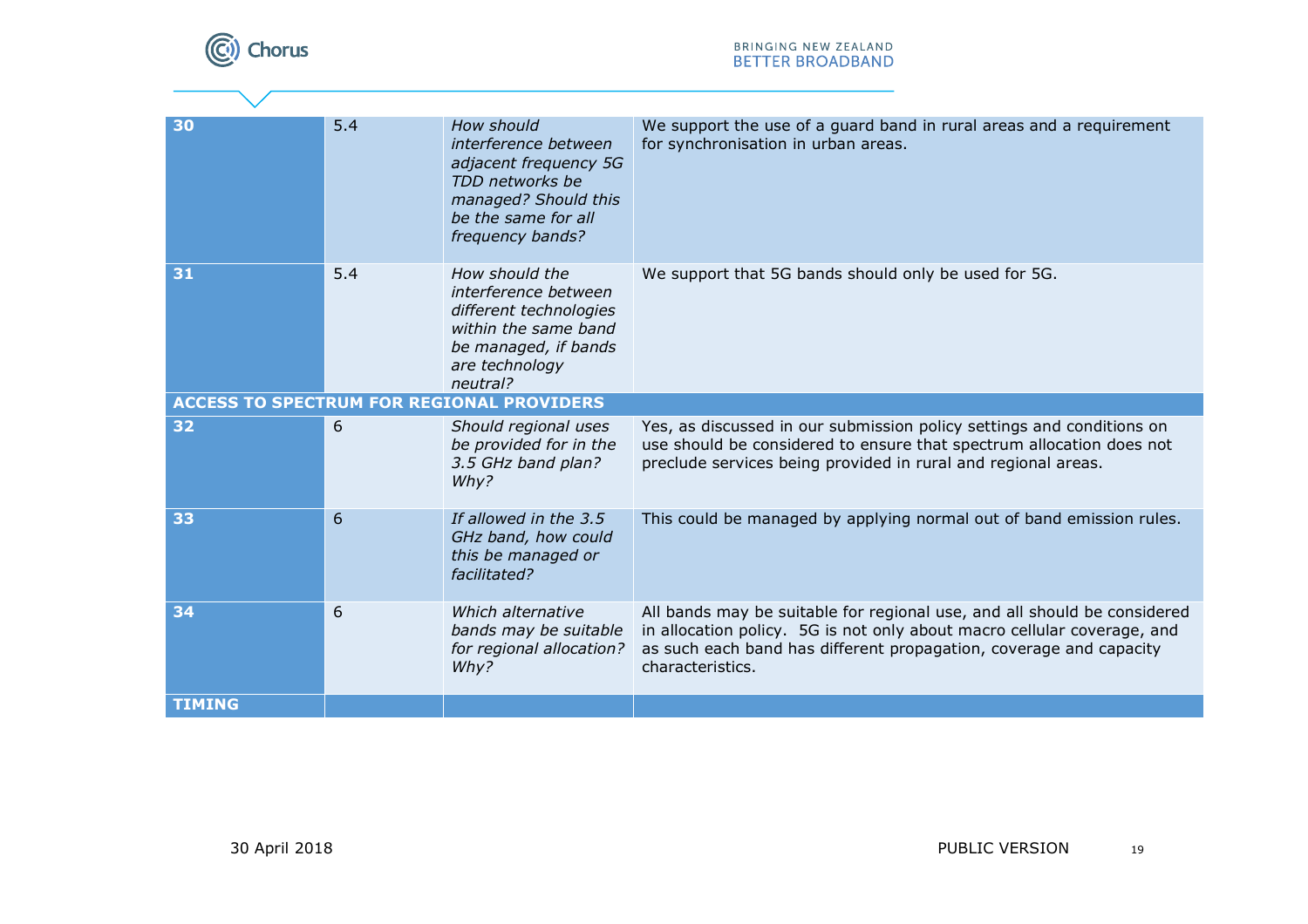